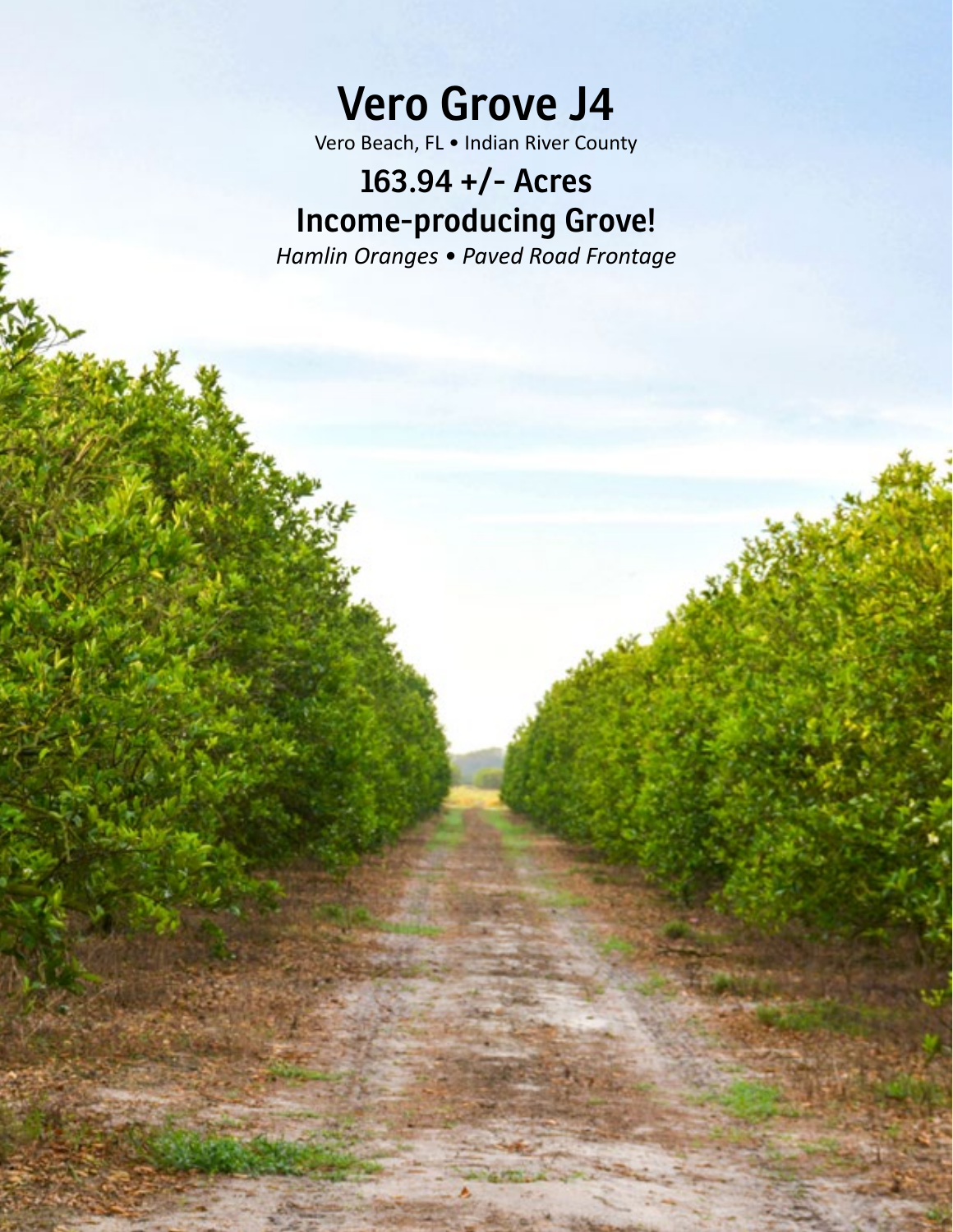

| <b>Production in Boxes</b> |        |        |        |           |
|----------------------------|--------|--------|--------|-----------|
| Varietv                    | 2015   | 2.016  | 2017   | 3-Yr Avg. |
| Hamlin Oranges             | 17,222 | 11,289 | 15.497 | 14,669    |

### Parcel ID: 333716000001000000001.0 **GPS:** 27.613735, 80.632419

#### **Directions:**

- From the intersection of I-95 and SR 60 in Vero Beach, travel west on SR 60 for 6.6 miles to 154th Ave.
- Turn left on 154th Ave. and travel south for 1.6 miles to the property on the right (just past the Teen Challenge facility)

**Only 1.5 Miles to SR 60!**

**8.5 +/- Miles to I-95**

**15 +/- Miles to Vero Beach Downtown**

## **Income-producing Grove**

*Hamlin Oranges*

**Located Close to SR 60 and I-95!**

### **Located in the Saint John's Improvement District**



**SREland.com[/Vero](http://SREland.com/VeroJ4)J4**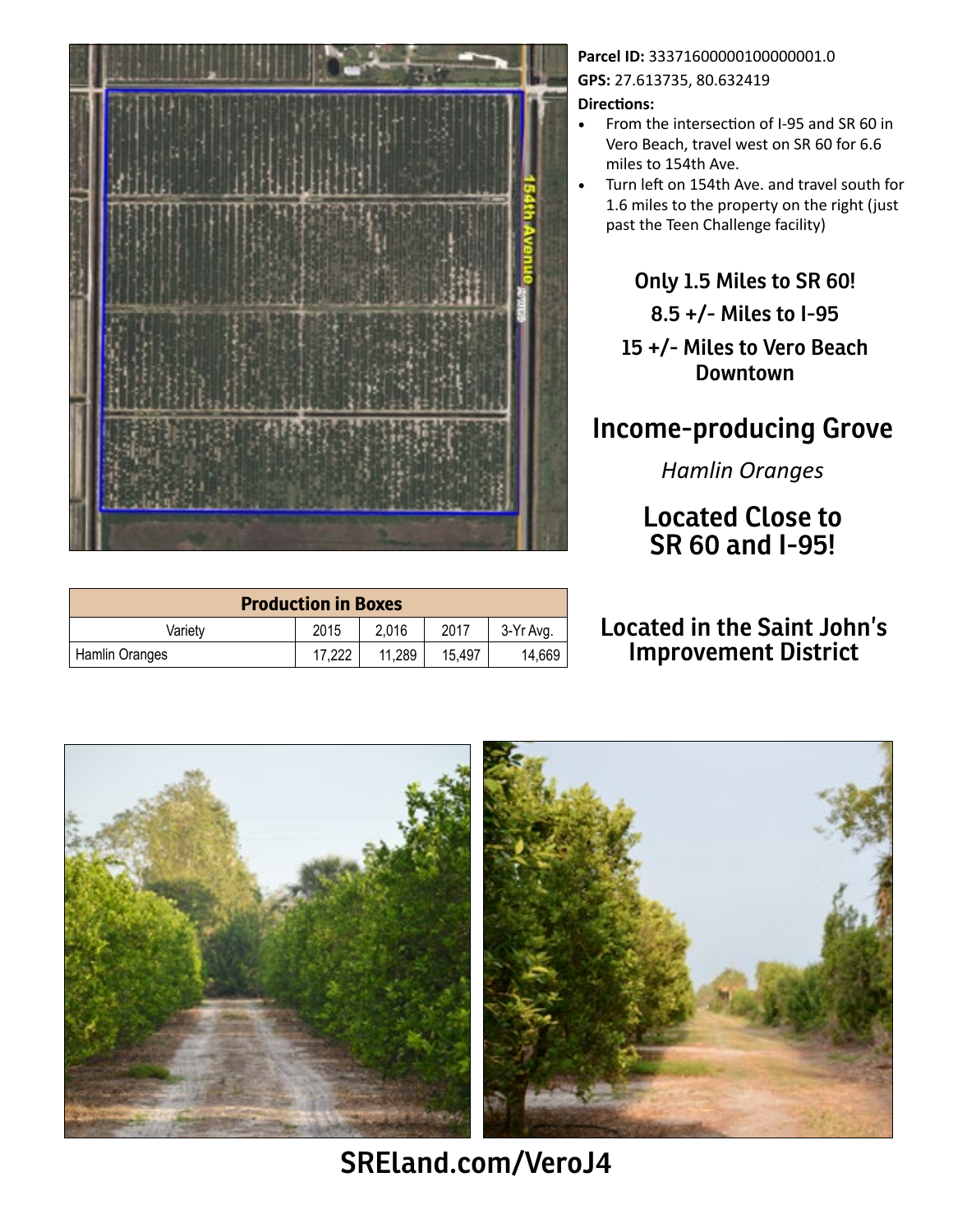# **Vero Grove J4**

Vero Beach, FL • Indian River County

Property is a bedded citrus grove with microjet irrigation and paved road frontage. The property is a strong producing Hamlin orange grove with additional lands for planting that are bedded with microjet pumps and underground mainlines in place. The property has a half mile of frontage on 154th Ave, a paved road, providing easy access to SR 60. The 2017 production was over 300 boxes per net acre Hamlins.

**Acreage:** 163.94 +/- acres **Sale Price:** \$1,066,000 **Price per Acre:** \$6,500 **County:** Indian River **Site Address:** 154th Avenue, Vero Beach, FL 32960 **Road Frontage:** 2,600 +/ feet on 154th Avenue **Irrigation:** Irrigation water supplied through the Saint John's Improvement District **Soil Types:** Riviera Fine Sand, Wabasso Fine Sand, Gator Muck, Pineda Fine Sand **Uplands/Wetlands:** 100% uplands **Zoning/FLU:** A-2: Allowing one home per ten acres **Class of Grove:** Mature grove with fallow lands **Annual Taxes:** (2016) \$21,163.12

### **Block Map**